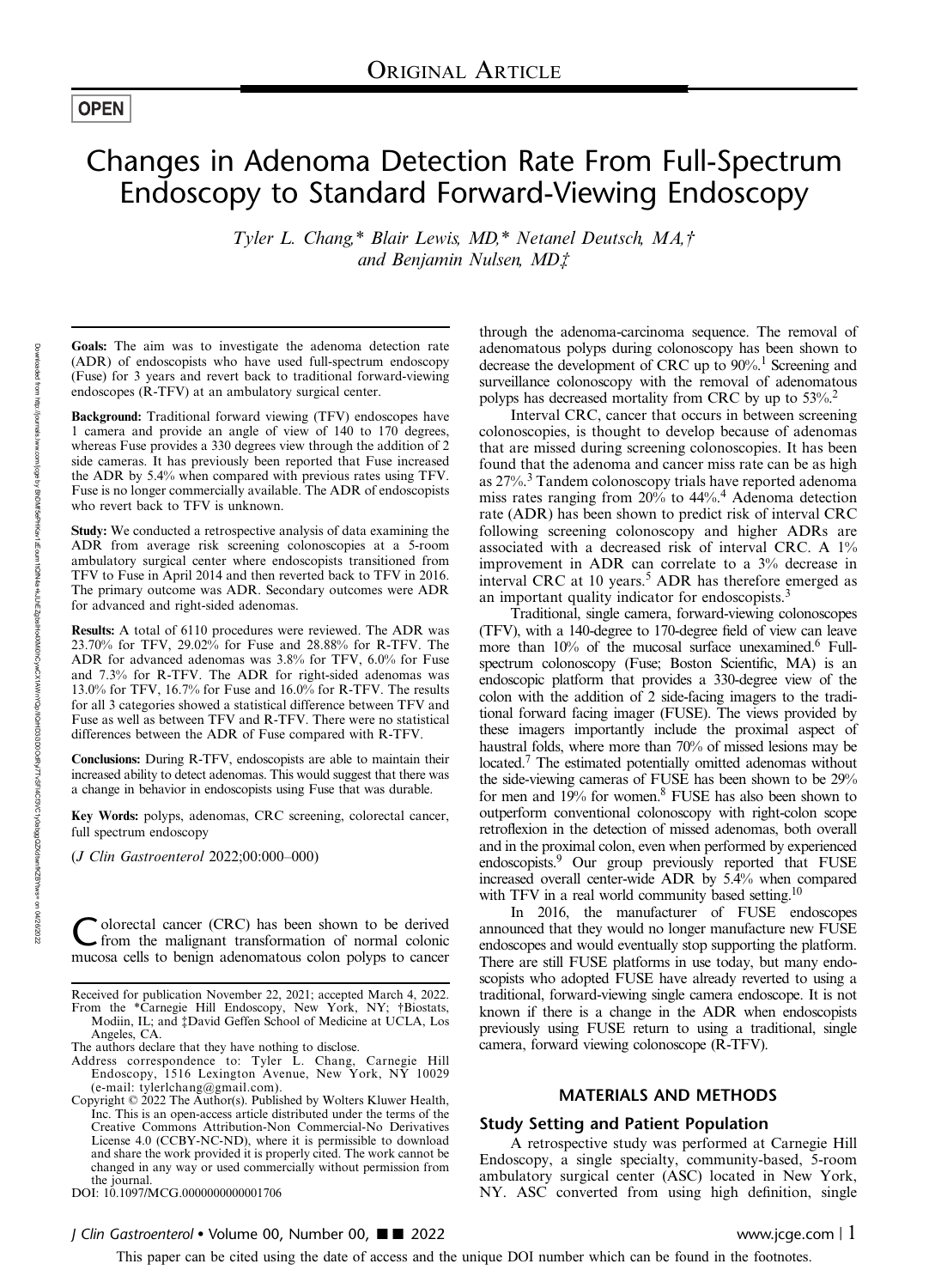camera, forward-viewing EC-530L Fujinon colonoscopes (Fujinon, Saitama, Japan) with a 140-degree field of view to FUSE colonoscopes in April 2014. First-generation FUSE endoscopes were replaced with second-generation devices in December 2014. Differences between first-generation and second-generation FUSE included a software upgrade, which led to improved image brightness and clarity, as well as the transition from 3 separated standard definition monitors to 1 high definition monitor in which the images merged onto 1 screen. In December 2018, the ASC transitioned back to a traditional, high definition, single camera, forward-viewing EC-760R-V/L Fujinon colonoscope (Fujinon, Satiama, Japan) with a 170-degree field of view.

Three cohorts were included in this study: (i) colonoscopies performed with TFV from January 1, 2013 to September 30, 2013; (ii) colonoscopies performed with FUSE from January 1 to September 30 2015; and (iii) colonoscopies performed with R-TFV from January 1 to September 30, 2019. Each cohort was chosen as the start date to reflect the first full month after adoption of the specific equipment.

Colonoscopies with an indication of CRC screening in patients aged 50 years and older were included in the data. Procedures performed for indications other than average risk CRC screening were excluded. Individuals at increased risk for CRC (history of inflammatory bowel disease, history of CRC in a first-degree relative, history of a genetic anomaly that would predispose an individual for a higher risk of developing colon cancer) were also excluded. Colonoscopies with unknown or suboptimal bowel preparation quality (defined as fair or poor preparation as determined by the endoscopist) were excluded. Only providers who performed at least 20 screening colonoscopies during each cohort period were included. All colonoscopies were performed by attending gastroenterologists. Gastroenterology fellows did not perform or assist with the colonoscopies.

#### Data Collection

A list of colonoscopies fitting the study's inclusion criteria was generated using ASC's documentation platform, Provation (Provation Medical, Minneapolis, MN). The medical charts of eligible subjects were then reviewed. Basic demographic data including gender and age were recorded. Colonoscopy reports were reviewed to document the endoscopist, procedure date, quality of the bowel preparation, completeness (defined as whether the cecum was reached), cecal withdrawal time, the number of polyps removed and whether the polyps were proximal to the hepatic flexure. Proximal colon lesions were noted because interval CRC occurs more frequently in the right colon. $11,12$ 

Pathology reports were reviewed and samples were classified in one of the following categories: clinically insignificant (normal mucosa, inflammatory, lymphoid aggregate, hyperplastic), nonadvanced adenomas (tubular adenomas, sessile serrated adenomas, sessile serrated lesions), adenomas with advanced features (villous component, high-grade dysplasia, size 10 mm or greater), adenocarcinoma and nonadenocarcinoma malignancy. The largest diameter as measured by the pathologist was used to determine polyp size. In the case of piecemeal resection, the largest diameter of each constituent sample was aggregated to calculate the documented polyp size.

#### Study Endpoints

The primary study endpoint was the differences in absolute change in center-wide ADR between the 3 cohorts.

ADR was defined as the number of screening colonoscopies in which at least 1 adenoma or cancer was identified, divided by the total number of screening colonoscopies performed. Secondary endpoints included differences in the detection rate of advanced adenomas (A-ADR) and adenomas of the proximal colon (P-ADR). The mean number of adenomas per colonoscopy was also calculated. An adenoma was advanced if it was >9 mm, included a villous component or contained high-grade dysplasia. The proximal colon was defined as the cecum, ascending colon and hepatic flexure. Center-wide ADRs were calculated for each 9-month period as well as for 3 trimesters comprising the study periods in 2013, 2015, and 2019. Months 1 to 3 within each 9-month period were defined as "Trimester 1," months 4 to 7 were defined as "Trimester 2," and months 7 to 9 were defined as "Trimester 3."

Changes in ADR among individual endoscopists were also evaluated. ADR was compared between providers with a TFV ADR <25% and  $>$  25%.

### Statistical Methods

Statistical analyses were performed using SAS version 9.4 (SAS Institute, Cary, NC) software. All statistical tests were 2-sided. Statistical significance was defined as a P-value <0.05. No formal sample size calculation was performed. Instead, all subjects who fulfilled the inclusion and exclusion criteria during study dates were included. Continuous variables are summarized with a mean and SD as well as the median and categorical variables by a count, percentage, and absolute change by type of endoscope and provider. Continuous variables were compared between the 3 types of endoscopes with analysis of variance. Categorical variables were compared between the 3 types of endoscopes with a  $\chi^2$ test. Withdrawal time was compared between the 3 types of endoscopes with a Kruskal-Wallis test. ADR for each type of endoscope was compared between trimesters with a Cochran-Armitage trend test. ADR differences were compared between races, genders, and providers having a baseline ADR below/above 25% with a Breslow-Day test.

#### RESULTS

A total of 6340 screening colonoscopies were performed during the 3 study periods. One hundred sixteen colonoscopies from the TFV cohort, 76 colonoscopies from the FUSE cohort, and 101 colonoscopies from the R-TFV cohort were excluded because of suboptimal preparation (prep that was either poor, inadequate, or uncharacterized). The remaining 6047 colonoscopies with excellent or good bowel preparation were included in the final study population. The TFV cohort included 1665 screening colonoscopies. The FUSE cohort included 2270 screening colonoscopies. The R-TFV cohort included 2112 screening colonoscopies. The characteristics of each cohort are described in Table 1. There was a statistically significant difference in mean age  $(P=0.02)$  between TFV and FUSE. There was no statistical difference in mean age between FUSE and R-TFV as well as between TFV and R-TFV. There was no statistical differences in gender distribution among the 3 groups (Table 1).

Colonoscopies were performed by 19 endoscopists. Endosocpists completed a median of 79 screening colonoscopies during the TFV observation period (range: 23 to 184), 117 colonoscopies during the FUSE observation

2 | www.jcge.com  $Copyright \odot 2022$  The Author(s). Published by Wolters Kluwer Health, Inc.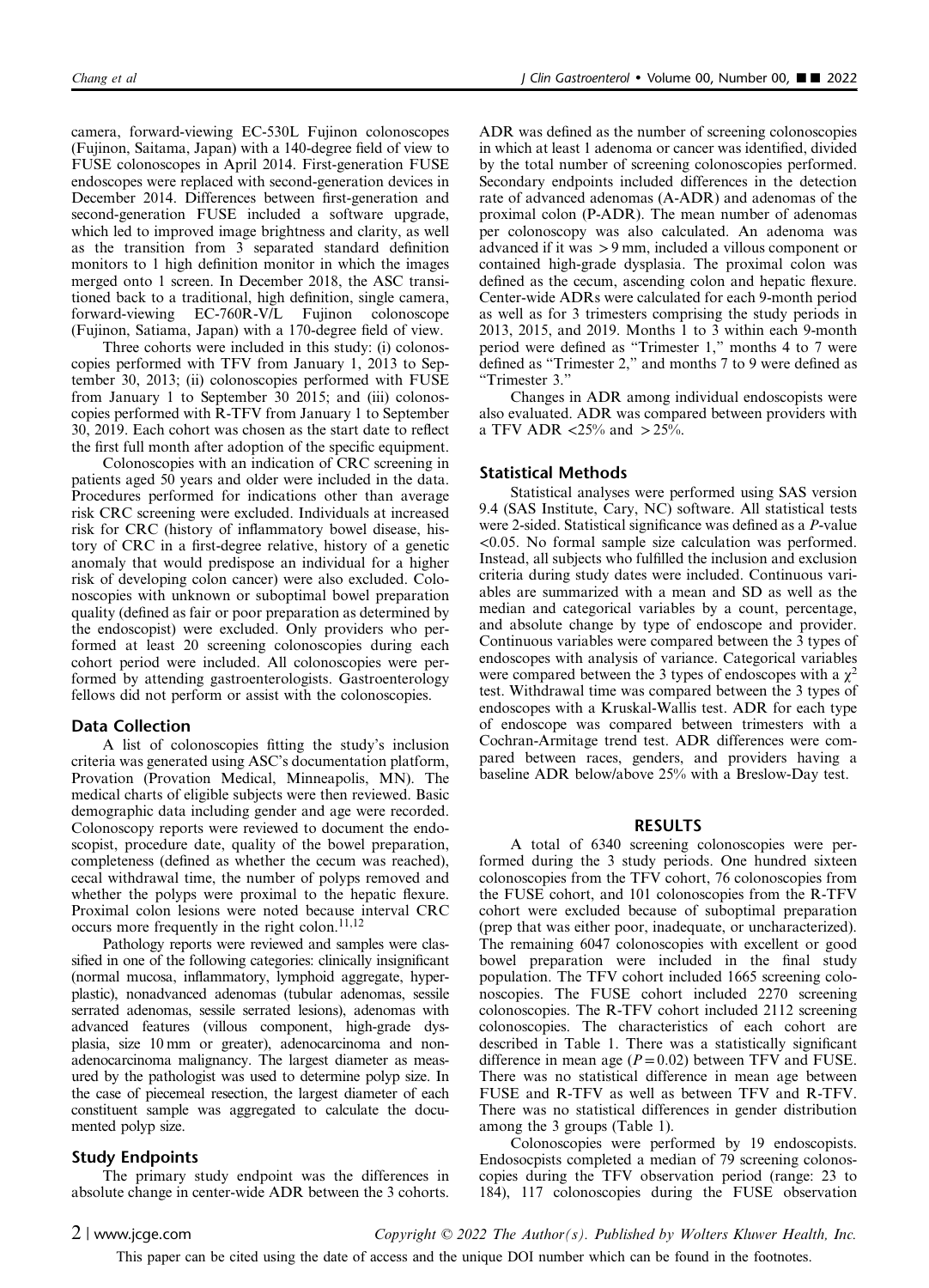| <b>TABLE 1. Patient Characteristics</b>   |       |             |       |      |                                                    |      |
|-------------------------------------------|-------|-------------|-------|------|----------------------------------------------------|------|
| <b>Characteristic</b>                     | TFV   | <b>FUSE</b> | R-TFV |      | P, TFV vs. Fuse P, TFV vs. R-TFV P, Fuse vs. R-TFV |      |
| Screening colonoscopy cases reviewed      | 1781  | 2346        | 2213  |      |                                                    |      |
| Cases excluded because of suboptimal prep | 116   | 76          | 101   |      |                                                    |      |
| Cases included in study (n)               | 1665  | 2270        | 2112  |      |                                                    |      |
| Mean age $(y)$                            | 59.61 | 60.18       | 60.16 | 0.02 | 0.05                                               | 0.05 |
| Sex.                                      |       |             |       |      |                                                    |      |
| Male                                      | 776   | 1037        | 924   |      |                                                    |      |
| Female                                    | 920   | 1265        | 1188  |      |                                                    |      |
| Male $(\% )$                              | 45.75 | 45.05       | 43.75 | 0.66 | 0.22                                               | 0.39 |

FUSE indicates three camera, full spectrum endoscopy; R-TFV, return to traditional, single camera, forward viewing endoscopy; TFV, traditional, single camera, forward viewing endoscopy.

period (range: 37 to 325), and 89 during the R-TFV observation period (range: 44 to 229).

Median cecal withdrawal time was 9 minutes 53 seconds in the TFV cohort, 8 minutes 57 seconds in the FUSE cohort, and 9 minutes in the R-TFV cohort. There was a longer withdrawal time with TFV as compared with the other 2 groups  $(P < 0.001)$ .

Overall centerwide ADR improved from 24.1% with TFV to 29.6% with FUSE ( $P < 0.01$ ), but did not change from FUSE to R-TFV, 29.6% to 28.9% ( $P = 0.09$ ). The number of adenomas detected per case increased significantly from 0.32 with TFV to 0.42 with FUSE  $(P<0.0001)$ , but did not change significantly from FUSE to 0.45 with R-TFV  $(P=0.27)$ . ADR for advanced adenoma improved from 3.8% with TFV to 5.8% with FUSE  $(P<0.01)$ . ADR for advanced adenoma did not change significantly from FUSE to R-TFV, 5.8% to 7.3%  $(P= 0.07)$ . ADR for proximal colon neoplasia improved from 12.8% with TFV to 15.9% with FUSE  $(P<0.01)$ . ADR for proximal colon neoplasia did not change significantly from FUSE to R-TFV, 15.9% to 16.0% ( $P = 0.52$ ) (Fig. 1).

Among male patients, overall ADR improved from 28.5% with TFV to 34.8% with FUSE  $(+6.3\%; P < 0.01)$ . There was no significant change in ADR among male patients between FUSE and R-TFV  $(-1.8\%; P=0.54)$ . Among female patients, overall ADR improved from 20.5% with TFV to 25.5% with FUSE  $(+5.0\%; P < 0.01)$ . There was no significant change in ADR among female patients between FUSE and R-TFV  $(+0.2\%; P=0.60)$  (Table 2).

A total of 2 cancers were identified in the TFV cohort (0.12%). Both cancers were adenocarcinomas. Nine cancers were identified in the FUSE cohort (0.40%). Seven of the cancers in the FUSE cohort were adenocarcinomas, 1 was a neuroendocrine tumor and 1 was a squamous cell carcinoma of the anal canal. Six cancers were identified in the R-TFV cohort (0.28%). Five were adenocarcinomas and 1 was a neuroendocrine tumor.

Eight of the 19 providers had an ADR above the recommended benchmark of 25% using TFV.<sup>3</sup> After transitioning to FUSE, 13 of 19 providers with FUSE met the recommended benchmark for ADR. There were 6 providers who went from not meeting the recommended criteria to meeting the criteria and 1 provider who previously met the criteria who no longer met the criteria. During the R-TFV cohort, the ADR benchmark of above 25% was met by 13 of 19 providers. One provider who previously met the criteria in FUSE no longer met the criteria and 1 provider who previously did not meet the criteria in FUSE met the criteria in R-TFV (Fig. 2).

Overall ADR did not change on a trimester-by-trimester basis during the TFV observation period ( $P=0.77$ , T1: 25.68, T2: 22.34, T3: 24.67). Overall ADR increased on a trimester-by-trimester basis during the FUSE observation period (P<0.01, T1: 26.16, T2: 29.15, T3: 32.91). Overall ADR decreased on a trimester-by-trimester basis during the R-TFV observation period (P<0.01, T1: 32.04, T2: 29.31, T3: 24.81).

#### **DISCUSSION**

In this study we compared the ADR from screening colonoscopy exams with TFV, FUSE, and R-TFV in an observational cohort of over 6000 patients at a single speciality, community-based ASC. We found that the centerwide ADR of 24.1% when using TFV increased to 29.6% after implementation of FUSE. When endoscopists reverted to a traditional single camera, forward viewing endoscope, the ADR of 28.9% remained not statistically different from FUSE and significantly increased when compared with their baseline ADR when using TFV, before FUSE. The detection of advanced neoplasias as well as proximal neplasias also increased significantly when endoscopists transitioned from TFV to FUSE, and remained high when they transitioned from FUSE to R-TFV.

New endoscopic technologies have been developed with the goal of improving ADR by increasing both the quantity and quality of visualized colonic mucosa. Strategies have included adding ancillary rear-viewing cameras,



FIGURE 1. Overall ADR during the 3 cohort. ADR indicates adenoma detection rate; FUSE, 3 camera, full spectrum endoscopy; R-TFV, return to traditional, single camera, forward viewing endoscopy; TFV, traditional, single camera, forward viewing endoscopy.

## Copyright  $\odot$  2022 The Author(s). Published by Wolters Kluwer Health, Inc. www.jcge.com | 3

This paper can be cited using the date of access and the unique DOI number which can be found in the footnotes.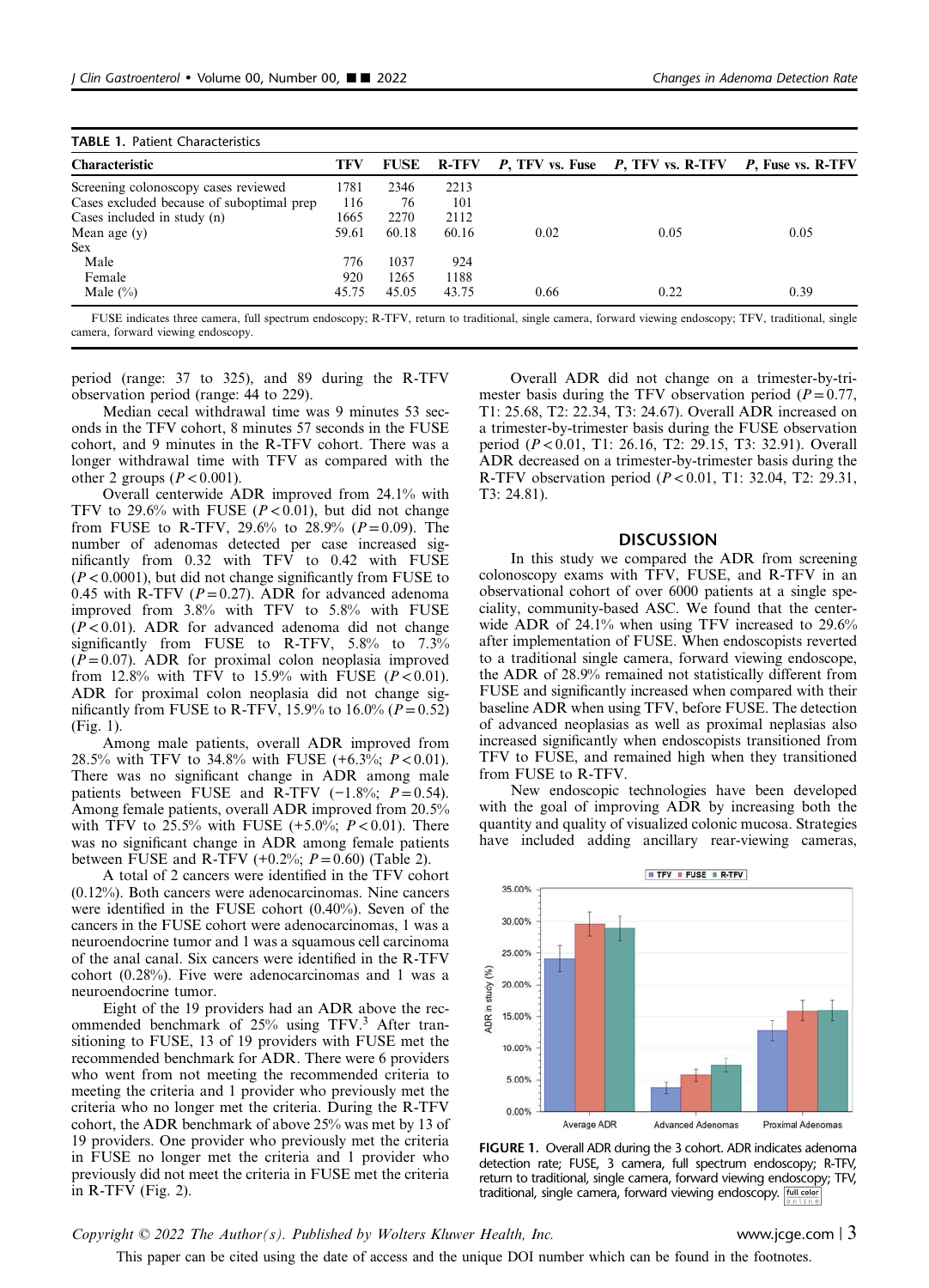|                                  |            |             |              | P, Between TFV | P, Between TFV | P, Between Fuse |
|----------------------------------|------------|-------------|--------------|----------------|----------------|-----------------|
| <b>Study Endpoint</b>            | <b>TFV</b> | <b>FUSE</b> | <b>R-TFV</b> | and Fuse       | and R-TFV      | and R-TFV       |
| Median withdrawal time           | 9:53       | 8:57        | 9:00         | 0.08           | 0.04           | 0.03            |
| Cases with adenomas              | 402        | 669         | 610          |                |                |                 |
| Cases without adenomas           | 1294       | 1633        | 1502         |                |                |                 |
| ADR in study $(\% )$             | 24.1       | 29.6        | 28.9         | < 0.001        | < 0.01         | 0.09            |
| Females with polyp               | 184        | 313         | 305          |                |                |                 |
| ADR if females $(\% )$           | 20.0       | 24.7        | 25.7         | < 0.01         | < 0.01         | 0.60            |
| Males with polyp                 | 218        | 356         | 305          |                |                |                 |
| ADR in males $(\% )$             | 28.1       | 34.3        | 33.0         | < 0.01         | 0.03           | 0.54            |
| Advanced adenomas detected       | 64         | 138         | 155          |                |                |                 |
| ADR for advanced adenoma $(\%)$  | 3.8        | 6.0         | 7.3          | < 0.01         | < 0.0001       | 0.07            |
| Proximal adenomas detected       | 220        | 384         | 337          |                |                |                 |
| ADR for proximal adenomas $(\%)$ | 13.0       | 16.7        | 16.0         | < 0.01         | < 0.01         | 0.52            |
| Mean number of adenomas/case     | 0.32       | 0.4         | 0.45         | < 0.0001       | < 0.0001       | 0.27            |
| Median cases per endoscopist     | 79         | 117         | 111          |                |                |                 |

#### TABLE 2. ADR With TEV, FUSE, and R TEV

ADR indicates adenoma detection rate; FUSE, 3 camera, full spectrum endoscopy; R-TFV, return to traditional, single camera, forward viewing endoscopy; TFV, traditional, single camera, forward viewing endoscopy.

balloons, cuffs, rings, and caps to the endoscope tip to flatten haustral folds.<sup>13–21</sup> Other technologies have attempted to detect more polyps by improving colonoscope optics.22–<sup>26</sup>

In addition to advances in technology that enhances visualization, studies have also shown that the behavior of the endoscopists can affect ADR and the incidence of interval colon cancer. A withdrawal time of  $>6$  minutes is associated with higher ADR and a reduction in the incidence of interval CRC after screening colonoscopy.27,28 It has been shown that when endoscopists are aware that they are being observed, their median withdrawal time increases from 4.5 to 7.3 minutes, leading to an increase in ADR from 21.4% to 36.0%.<sup>29</sup> Formal quality improvement programs focused on education have been shown in a prospective randomized study to increase absolute ADR from 7% to  $12\%$ <sup>30,31</sup> The endoscopists in this study were given quarterly report cards that included cecal intubation rate, prep quality, withdrawal time, and ADR with comparisons to their peers at the ASC and national averages, but no other



FIGURE 2. Individual endoscopists ADR. ADR indicates adenoma detection rate; FUSE, 3 camera, full spectrum endoscopy; R-TFV, return to traditional, single camera, forward viewing endoscopy; TFV, traditional, single camera, forward viewing endoscopy. **Full colon** 

feedback was provided. These quarterly report cards were implemented for several years before 2015.

The improved field of view because of technology, when endoscopists transition from TFV to FUSE, can explain the increase in ADR. However, once endoscopists using FUSE revert back to using a traditional, single camera, forward viewing endoscope with a decreased field of view, they are still able to maintain an ADR similar to when they were using FUSE. This ability to maintain an increased ADR may have resulted in changes in behavior of endoscopists using FUSE, who learned that they may have been missing neoplasias previously, when using TFV. These changes may have included looking more carefully behind folds with tip deflection to compensate for the decrease in field of view.

It has been shown that endoscopic quality improvement programs may have durable effects and are not a "one and done" phenomenon.<sup>32</sup>

Most recently, the variability among endoscopists to detect adenomas is being addressed through technology with the introduction of artificial intelligence employing real-time computer aided detection of colorectal neoplasia. Artificial intelligence modules which are added onto existing endoscope platforms have been shown to have an absolute ADR increase of  $14.4\%$ .<sup>33</sup>

The main limitation of this study is that it was retrospective in nature. It was difficult to standardize and ensure collection and recording of all relevant data, such as demographic information. The ASC stopped collecting race as part of the routine demographics collection before 2018 and therefore, this characteristic was not analyzed in the study. Studies have shown that there are racial differences in adenoma and colon cancer rates.<sup>34,35</sup>

Although the endoscopes used in TFV and R-TFV were produced by the same manufacturer, the endoscopes were not identical. The endoscopes used in TFV had a field of view of 140 degrees, whereas the endoscopes used in R-TFV had a field of view of 170 degrees. Furthermore, the additional 5 years' experience performing endoscopies from the first to final migration may have led the cohort of endoscopists to maintain their high ADR, but this cohort was already an experienced group with a median number of years after fellowship training of 23 (range: 7 to 33).

4 | www.jcge.com  $Copyright \odot 2022$  The Author(s). Published by Wolters Kluwer Health, Inc.

This paper can be cited using the date of access and the unique DOI number which can be found in the footnotes.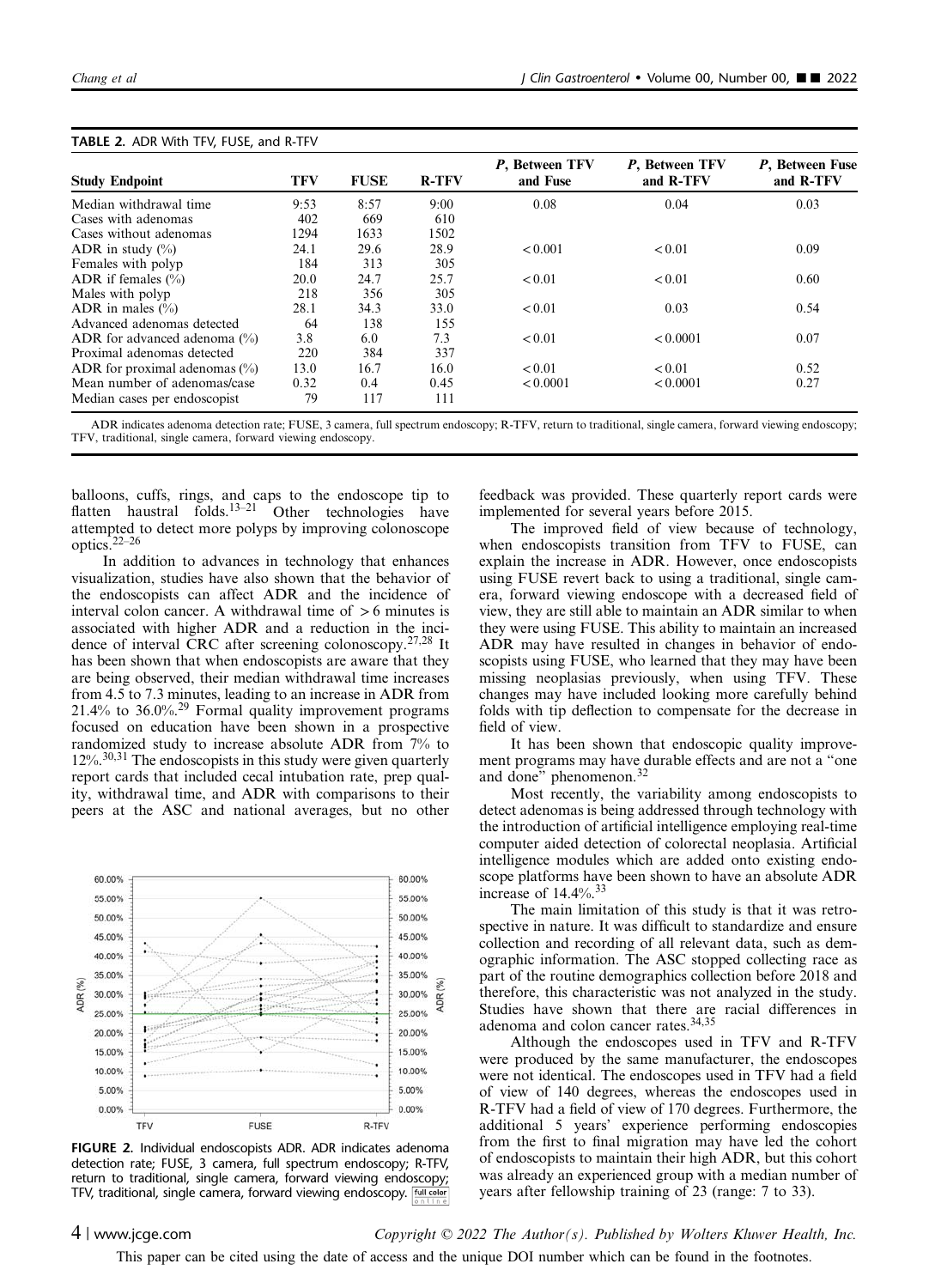The main strength of the report is that it reflects results from a large population of patients in a real-world clinical setting. The procedural data was extracted from the same 19 endoscopists. The components of the ASC including the providers, the ancillary staff, the ancillary endoscopy equipment, and the patient referral base remained the same across all 3 cohorts. The analysis was restricted to average risk patients that had achieved good to excellent bowel preparation. Shorter cecum withdrawal times in the FUSE cohort was noted, suggesting that increased adenoma detection was not the result of extratime spent examining the colon. The baseline detection rates are comparable to other large reports of screening colonoscopies.<sup>25</sup>

Although FUSE scopes are no longer manufactured, endoscopes with enhanced field of views can be an important training tool that can teach even experienced endoscopists that they were previously missing adenomas. The images from the side cameras can be suppressed from the endoscopist performing the procedure, but made available to a preceptor who has access to images from all 3 cameras. Any missed neoplasia detected by the side cameras that are missed by imaging with the forward viewing camera alone, can then be revealed by the preceptor to the performing endoscopist in real time. This may lead to an improvement in ADR when the trainee endoscopist returns to using TFV.

Transitioning from a single view endoscope to a 3-camera endoscope with an enhanced field of view can increase ADR. This improvement persists even when the endoscopist reverts from using a 3-camera endoscope back to using a single view endoscope, but appears to erode with the passage of time. Endoscopes with enhanced field of views can be an important training tool used to improve ADR.

#### **REFERENCES**

- 1. Winawer SJ, Zauber AG, Ho MN, et al. Prevention of colorectal cancer by colonoscopic polypectomy. The National Polyp Study Workgroup. N Engl J Med. 1993;329:1977–1981.
- 2. Zauber AG, Winawer SJ, O'Brien MJ, et al. Colonoscopic polypectomy and long-term prevention of colorectal-cancer deaths. N Engl J Med. 2012;366:687-696.
- 3. Rex DK, Schoenfeld PS, Cohen J, et al. Quality indicators for colonoscopy. Gastrointest Endosc. 2015;81:31–53.
- 4. Pohl H, Robertson DJ. Colorectal cancers detected after colonoscopy frequently result from missed lesions. Clin Gastroenterol Hepatol. 2010;8:858–864.
- 5. Corley DA, Levin TR, Doubeni CA. Adenoma detection rate and risk of colorectal cancer and death. N Engl J Med. 2014;370: 2539–2541.
- 6. East JE, Saunders BP, Burling D, et al. Surface visualization at CT colonography simulated colonoscopy: effect of varying field of view and retrograde view. Am J Gastroenterol. 2007;102: 2529–2535.
- 7. Pickhardt PJ, Nugent PA, Mysliwiec PA, et al. Location of adenomas missed by optical colonoscopy. Ann Intern Med. 2004;141: 352–359.
- 8. Ratone JP, Bories E, Caillol F, et al. Impact of Full Spectrum Endoscopy® (Fuse®, EndoChoice®) on adenoma detection: a prospective French pilot study. Ann Gastroenterol. 2017;30: 512–517.
- 9. Papanikolaou IS, Apostolopoulos P, Tziatzios G, et al. Lower adenoma miss rate with FUSE vs. conventional colonoscopy with proximal retroflexion: a randomized back-to-back trial. Endoscopy. 2017;49:468–475.
- 10. Nulsen B, Ungaro RC, Davis N, et al. Changes in adenoma detection rate with implementation of full-spectrum endoscopy:

a report of 3998 screening colonoscopies. J Clin Gastroenterol. 2018;52:885–890.

- 11. Singh S, Singh PP, Murad MH, et al. Prevalence, risk factors, and outcomes of interval colorectal cancers: a systematic review and meta-analysis. Am J Gastroenterol. 2014;109:1375–1389.
- 12. Brenner H, Hoffmeister M, Arndt V, et al. Protection from right- and left-sided colorectal neoplasms after colonoscopy: population-based study. J Natl Cancer Inst. 2010;102:89–95.
- 13. Halpern Z, Gross SA, Gralnek IM, et al. Comparison of adenoma detection and miss rates between a novel balloon colonoscope and standard colonoscopy: a randomized tandem study. Endoscopy. 2015;47:238–244.
- 14. Leufkens AM, DeMarco DC, Rastogi A, et al. Effect of a retrograde-viewing device on adenoma detection rate during colonoscopy: the TERRACE study. Gastrointest Endosc. 2011;73: 480–489.
- 15. Ng SC, Tsoi KKF, Hirai HW, et al. The efficacy of cap assisted colonoscopy in polyp detection and cecal intubation: a metaanalysis of randomized controlled trials. Am J Gastroenterol. 2012;107:1165–1173.
- 16. Waye JD, Heigh RI, Fleischer DE, et al. A retrograde-viewing device improves detection of adenomas in the colon: a prospective efficacy evaluation (with videos). Gastrointest Endosc. 2010;71: 551–556.
- 17. DeMarco DC, Odstrcil E, Lara LF, et al. Impact of experience with a retrograde-viewing device on adenoma detection rates and withdrawal times during colonoscopy: the Third Eye Retroscope study group. Gastrointest Endosc. 2010;71:542–550.
- 18. Biecker E, Floer M, Heinecke A, et al. Novel endocuff-assisted colonoscopy significantly increases the polyp detection rate: a randomized controlled trial. J Clin Gastroenterol. 2015;49: 413–418.
- 19. Floer M, Biecker E, Fitzlaff R, et al. Higher adenoma detection rates with endocuff-assisted colonoscopy—a randomized controlled multicenter trial. PLoS One. 2014;9:e114267.
- 20. Van Doorn SC, Van Der Vlugt M, Depla A, et al. Adenoma detection with Endocuff colonoscopy versus conventional colonoscopy: a multicentre randomised controlled trial. Gut. 2015;66:438–445.
- 21. Dik VK, Gralnek IM, Segol O, et al. Multicenter, randomized, tandem evaluation of EndoRings colonoscopy—results of the CLEVER study. Endoscopy. 2015;47:1151–1158.
- 22. Hoffman A, Sar F, Goetz M, et al. High definition colonoscopy combined with i-Scan is superior in the detection of colorectal neoplasias compared with standard video colonoscopy: a prospective randomized controlled trial. Endoscopy. 2010;42: 827–833.
- 23. Hong SN, Choe WH, Lee JH, et al. Prospective, randomized, back to-back trial evaluating the usefulness of i-SCAN in screening colonoscopy. Gastrointest Endosc. 2012;75:1011–1021.e2.
- 24. Subramanian V, Mannath J, Hawkey CJ, et al. High definition colonoscopy vs. standard video endoscopy for the detection of colonic polyps: a meta-analysis. Endoscopy. 2011;43:499–505.
- 25. Nagorni A, Bjelakovic G, Petrovic B. Narrow band imaging versus conventional white light colonoscopy for the detection of colorectal polyps. Cochrane Database Syst Rev. 2012;1: CD008361.
- 26. Pasha SF, Leighton JA, Das A, et al. Comparison of the yield and miss rate of narrow band imaging and white light endoscopy in patients undergoing screening or surveillance colonoscopy: a meta-analysis. Am J Gastroenterol. 2012;107: 363–370.
- 27. Barclay RL, Vicari JJ, Doughty AS, et al. Colonoscopic withdrawal times and adenoma detection during screening colonoscopy. N Engl J Med. 2006;355:2533–2541.
- 28. Shaukat A, Rector TS, Church TR, et al. Longer withdrawal time is associated with a reduced incidence of interval cancer after screening colonoscopy. Gastroenterology. 2015;149:952-957.
- 29. Vavricka SR, Sulz MC, Degen L, et al. Monitoring colonoscopy withdrawal time significantly improves the adenoma detection rate and the performance of endoscopists. Endoscopy. 2016;48:256–262.

Copyright  $\odot$  2022 The Author(s). Published by Wolters Kluwer Health, Inc. www.jcge.com | 5